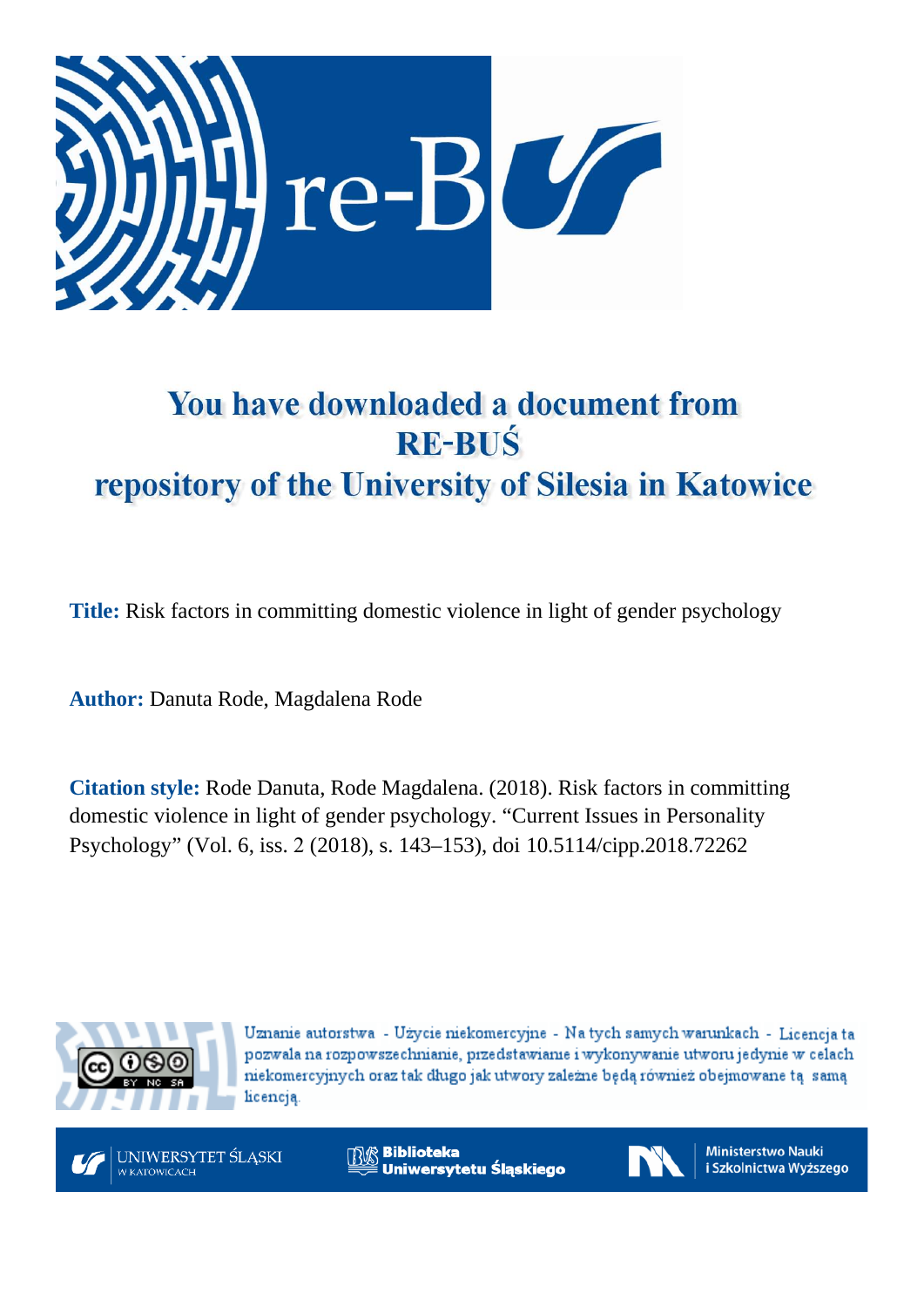*current issues in personality psychology · volume 6(2), 2018 doi: https://doi.org/10.5114/cipp.2018.72262*

*original article*

## *Risk factors in committing domestic violence in light of gender psychology*

## *Danuta Rode1*·*A,C,D,E,F, Magdalena Marta Rode2*·*A,B,C,D,E,F*

1: University of Social Sciences and Humanities, Katowice, Poland 2: University of Silesia, Institut of Psychology, Bytom, Poland

#### *background*

The present research attempts to establish specific risk factors of domestic violence occurrences, and to pinpoint the gender-specific differences that are their main predictors. According to the subject literature, four categories of variables (personality, temperamental, socialisation, and demographic features) may constitute significant predictors of violent behaviours.

#### *participants and procedure*

The selection criterion was the type of crime. Prospective research subjects were men and women convicted under article 207 paragraph 1.2 the Penal Code for abuse of family members. The group constituted 366 inmates – 130 female (35.60%) and 236 male (64.40%).

The following measurement methods were used: NEO-FFI Inventory by P. Costa, R. McCrae, Formal Characteristic of Behaviour – Temperament Inventory (FCB-TI) by B. Zawadzki, J. Strelau, A*ttachment Questionnaire* by M. Plopa, *Own Questionnaire*.

#### *results*

The results indicate that domestic violence perpetrated by women is connected with alcohol consumption and perseverance; and for men with anxious-ambivalent attachment and briskness.

#### *conclusions*

The research showed the temperamental temporary behavioural characteristics of perseverance and briskness were risk factors for both male and female perpetrators of violence. This may indicate that the main risk factor in occurrences of violence is the way people react to external stimuli, the need for stimulation, and thus the constitution of the nervous system.

#### *key words*

risk factors; temperament; domestic violence; woman as perpetrator; man as perpetrator

*corresponding author* – Magdalena Marta Rode, Ph.D., Institute of Psychology, University of Silesia,

<sup>8</sup>a/15 Grunwaldzki Place, 41-902 Bytom, Poland, e-mail: magdalena.rode@us.edu.pl

*authors' contribution* – A: Study design · B: Data collection · C: Statistical analysis · D: Data interpretation · E: Manuscript preparation · F: Literature search · G: Funds collection

*to cite this article* – Rode, D., & Rode, M. M. (2018). Risk factors in committing domestic violence in light of gender psychology. *Current Issues in Personality Psychology, 6*(2), 143–153*.*

*received* 27.02.2017 · *reviewed* 07.04.2017 · *accepted* 08.07.2017 · *published* 18.12.2017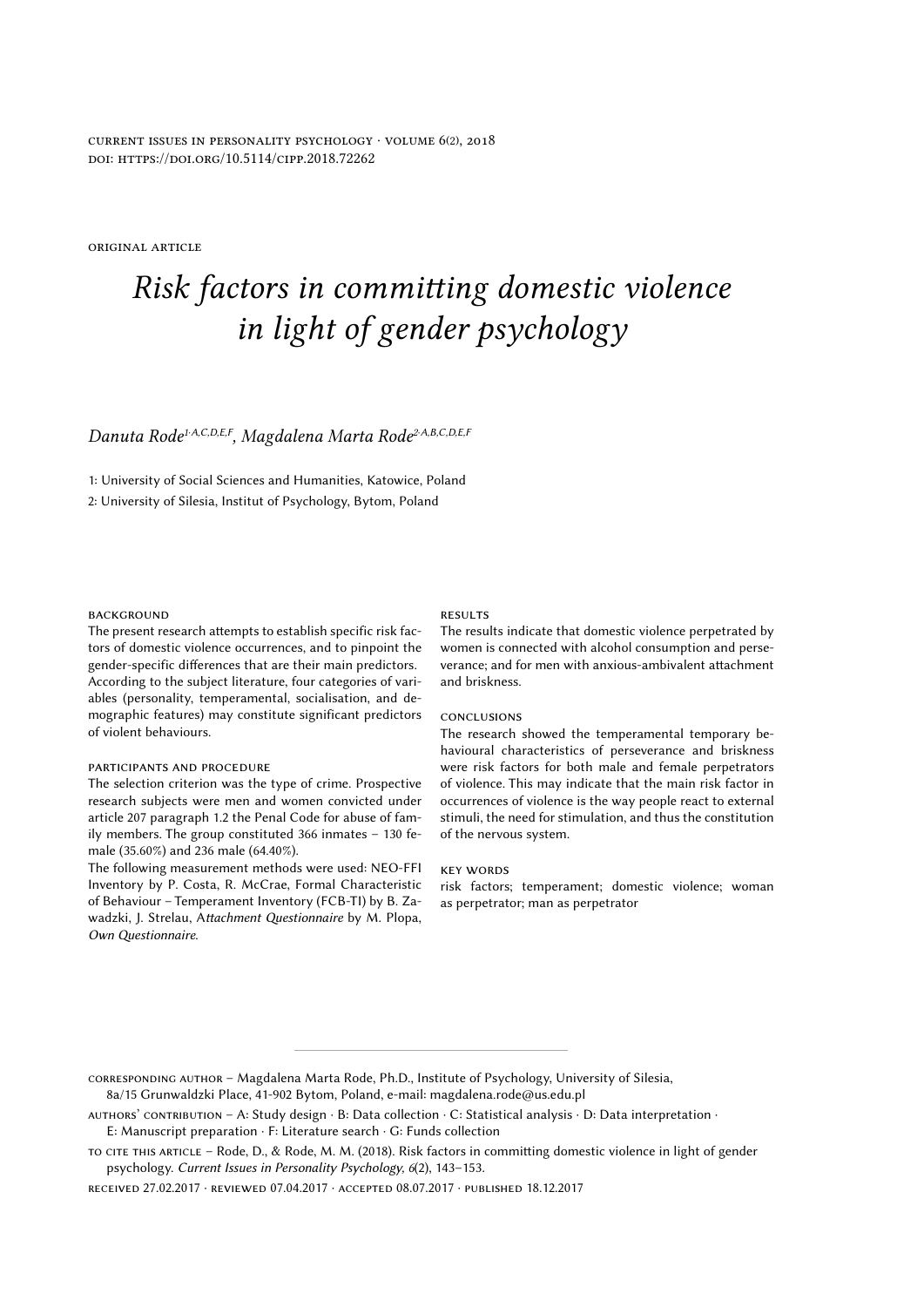## *Background*

Capturing the multi-layered problem of violence is difficult, often requiring a holistic approach. Violent behaviours are more commonly associated with men, which seems understandable once individual differences in physiology, socialisation, and culture are taken into account. Women, on the other hand, while also committing acts of violence, are more often seen as victims of men's aggressive behaviours. The present research attempts to establish specific risk factors of domestic violence occurrences, and to pinpoint the gender-specific differences that are their main predictors.

Male perpetrators of domestic abuse are often characterised as lacking confidence, suffering from a number of anxieties related to low self-esteem, lack of ability, and abandonment (O'Leary, 1993; Barnett, Miller-Perrin & Perrin, 2004; Bennett & Wiliams, 1999; Krahé, 2005). They have trouble exerting control over their behaviour, displaying a tendency for impulsiveness and aggressiveness when challenged even in the slightest way (Baumaister & Boden, 1988; Holtzworth-Munroe, Mochan, Hebron, Rochman, & Stuart, 2000; Johnson, 2006).

Hamberger and Hastings (1986), Campbell, Sharps, and Glass (2000), and Dutton (2001b) distinguished several borderline personality traits in perpetrators of violence. These are, in descending order of importance: a tendency for intense and unstable interpersonal relationships often characterised by attempts at depreciation of one's partner, manipulation and covert dependence, an unstable sense of self coupled with intolerance towards loneliness and a fear of abandonment, high level of anger, as well as high expectations and impulsiveness, often coupled with substance abuse. Dutton (2001a) and Rennison (2009) point to a certain stereotypical view of what are considered to be appropriate gender roles and responsibilities, and a deep conservatism with regards to tasks associated with them, characteristic of male perpetrators of violence. The role of a wife is raising children and caring for the entirety of the family system; therefore, for the good of the family, the wife's position and associated functions need to be under constant control of her husband/partner because only then are the wife's tasks performed completely.

Rode (2010b, 2012, 2014) presented a typology of domestic abuse perpetrators based on a determined personality factors profile, temperamental traits, and their characteristic. On the basis of symptoms present in the behaviour of the perpetrators of violence, Rode stressed that their personality and behaviour are shaped in a direct relation to disordered identity and "self" function. An unstable and inadequate view of oneself is a characteristic trait of such persons. Therefore, their main motivation becomes sus-

taining, protecting, and elevating their sense of selfworth, which is often achieved by degrading their partner's value (questioning partner's competences, professional position, ascription of negative traits) by controlling their behaviour.

Few researchers have attempted to diagnose the phenomenon of domestic abuse perpetrated by women (Steinmetz, 1987; Rennison, 2009; Murdoch, Vess, & Ward, 2010; Straus, 2003). They have tried mainly to present the abuse directed by women towards their partners, together with the range and forms of this phenomenon's occurrences. There is a clear lack of studies and reports regarding the psychological characteristics of women who abuse their partners. Our knowledge on this matter is scattered, with elements of it found in literature on battered husband syndrome (Steinmetz, 1987, 2013) and on instances of women's violence in heterosexual relationships (Goldenson, Geffner, Foster, & Clipson, 2007; Stuart, Moore, Gordon, Ramsey, & Kahler, 2006). Dutton (1998), and Goldenson, Spidel, Greaves, and Dutton (2009) stress the problems with maintaining emotional stability in violent women. Emotional instability causes frequent mood swings and poor emotional control. Since these women experience stressors, such as anger, more often than men, it increases the probability of them acting violently towards persons who they see as responsible for these emotions. They are characterised by impulsiveness and heightened excitability. Analysis of research results by Rode et al. (2015) regarding psychological characteristics of both men and women committing acts of domestic violence suggests that women are more open to experiences, and thus richer in these terms, while male perpetrators of violence remain more conventional and conservative in their behaviours and views. This interpretation may be considered as highly probable.

It is probable that a higher level of emotional intelligence observed in violent women (as opposed to violent men) is a factor facilitating adaptation to different life situations, allowing for greater elasticity in behaviour, and in openness towards others. However, it should be immediately mentioned that in terms of emotional functioning, perpetrators of violence exhibit decreased competencies and abilities related to effective processing of emotional information and to coping with demands and environmental pressures, including maintaining close interpersonal relationships, regardless of gender (Rode et al., 2015)

One may notice the poor level of subject literature (for the reasons mentioned above), which focuses almost exclusively on physical violence, while other forms of abuse like female-perpetrated psychological and sexual abuse have not been the subject of serious research. There are a few exceptions to this state of affairs (Mathews, Matthews, & Speltz, 1989;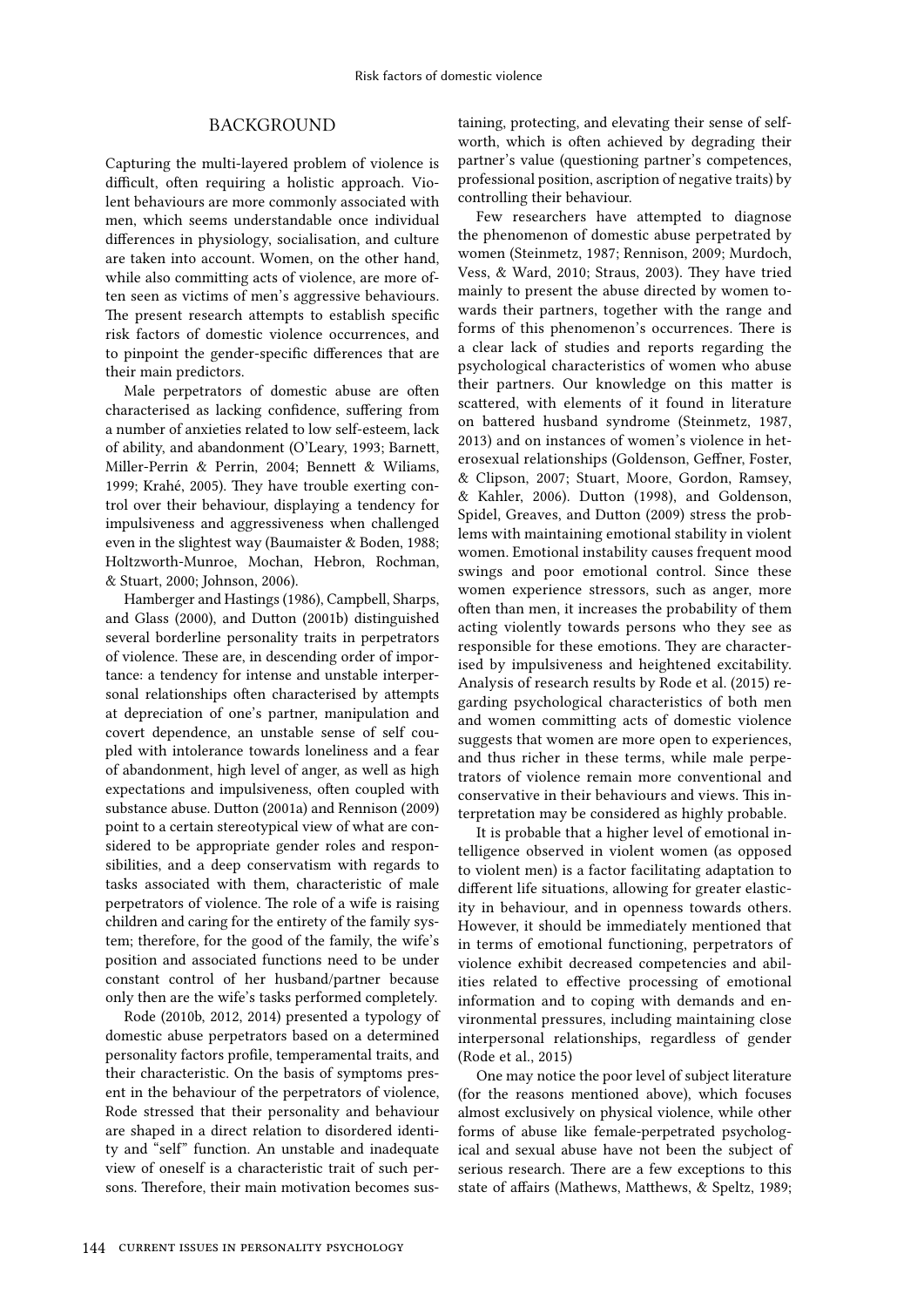Winstok & Straus, 2016). A particularly important result of Straus's research (2003) was establishing that the drive for domination and control was the most common reason behind violence perpetrated by both men and women.

Straus (2003) remarks on the tendency for omitting aspects of provocation and initiation of physical assault by women, in studies on battered women. Finkel's  $(2012)$  I<sup>3</sup> theory, constituting the structural basis for various risk factors leading to violence, stresses the thus far disregarded factor of provocation, which, as a main generator, may be triggered by a family member's behaviour or by an obstacle in achieving one's goal. Individual, socialisation, and situational factors determine whether a person will react aggressively to provocation.

Studies on domestic violence are focused more on the risk factors of domestic violence perpetration than gender-based violence. The literature review indicates the importance of following risk factors in domestic violence perpetration: family and developmental factors, e.g. attachment styles, domestic violence in the origin family, psychopathology (Costa et al. 2015; Dutton & White, 2012), ineffective social processing (Azar et al., 2016), problems in emotional self-regulation (Carpenter & Stacks, 2009), angry rumination (Denson et al., 2012), and aggression as a trait linked to sensitivity to provocation (Denson, Pederson, Friese, Hahm, & Roberts 2011; Lawrance & Hodginks, 2009).

Summarising the above presented material, it is worth pointing out that the majority of comparative research points to a similar tendency to initiate physical assaults in both men and women.

Based on the subject literature, the following research problem was formulated: which personality, temperamental, socialisation, and demographic variables best explain the risk of domestic violence perpetrated by women, and which by men?

The research model accounts for four categories of variables. These are: personality, temperamental, socialisation, and demographic variables, which, according to the subject literature, may constitute significant predictors of violent behaviours (Barlett & Anderson, 2012; Meloy, 2003; Middlebrooks & Audage, 2008; Egan, 2008; Rode, 2010a; Burfeind & Bartusch, 2011; Błachut, Gaberle, & Krajewski, 2007).

Based on scientific literature we can distinguish the following personality traits of violent men and women: personality traits based on the Five-Factor Model (*neuroticism, extraversion, openness to experience, agreeableness, conscientiousness*), temperamental traits (*briskness, perseverance, sensory sensitivity, emotional reactivity, endurance, activity*), and types of attachment *(avoidant, anxious-ambivalent, secure*). Demographic variables include: *education, place of residence, marital status, family economic situation,*  and *perpetrator's substance abuse*. Socialisation variables include: *substance abuse in one's family of origin* (by the father or mother), *being a victim of violence in one's family of origin (physical, psychological),* and *conflicts between parents*.

Research on the correlation between personality and a tendency to batter family members has a long history. Dutton (1998) showed that a combination of anxiety attachment, borderline personality traits, and chronic trauma symptoms (traumatic experiences) generate the formation of an *abusive personality* in both male and female perpetrators of domestic violence.

On the basis of studying 219 perpetrators of violence, Gilchrist et al. (2003) established that the majority of subjects displayed increased antisocial/ narcissistic traits, with the remainder being characterised by borderline personality traits or emotional dependence. Walsh et al. (2010) tried to establish whether male and female perpetrators of violence are significantly different in terms of personality traits. Based on the results they obtained, the following conclusion was formulated: perpetrators of domestic abuse, both male and female, can be divided into the following three groups: antisocial – possessing high levels of psychopathic personality traits; dysphoric – characterised by high levels of anxiety, depression, and other types of psychological disorders; and low level of pathology – persons displaying adequate personality structure, rarely exhibiting violent tendencies.

## *Temperament*

As one of the traits of temperament, activity serves as a regulator in seeking out stimuli, which is conditioned by the level of initial reaction. Seeking out experiences was noted by researchers studying domestic violence. Research by Dutton and Golant (1995), and Herzberger (2002) allowed distinguishing of perpetrators of domestic violence for whom acts of violence inflicted on their partners were the source of experiential stimulation. Aggressive behaviours were used to compensate for lack of stimulation. Other research (Straus, Gelles, & Steinmetz, 1988; Norlander & Eckhardt, 2005) showed a high level of aggressive reaction to low-level stimuli. Caprara, Perugini, and Barbaranelli (1994) point to the perpetrator's heightened excitability and excessive impulsiveness, coupled with strong reactions to even the slightest stimulus or provocation. Cabalski (2014) remarks that the psychological profile of women who use violence stresses their hyperexcitability, tendency for anger, and aggressiveness. Goldenson et al. (2009) showed that temperamental traits like initial reaction and perseverance play a significant role in the perpetration of acts of violence.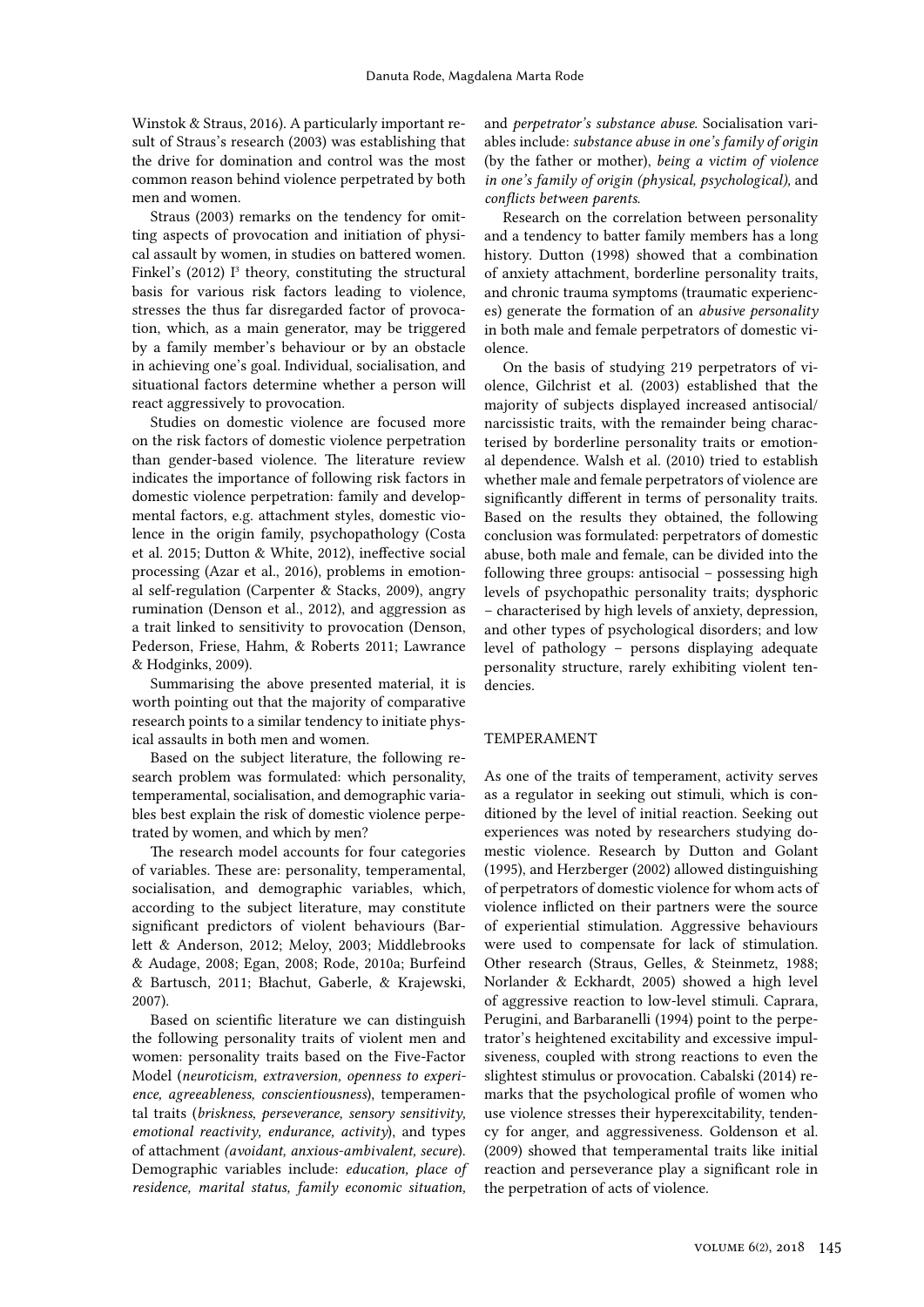#### *Types of attachment*

Attachment Theory is the basis for understanding and explaining the cognitive, affective, and behavioural elements of interpersonal relations in close relationships characterised by the presence of stress and conflict (Goldenson et al., 2009; Carnelley, Pietromonaco, & Jaffe, 1994). Research shows (Babcock, Jacobson, Gottman, & Yerington, 2000; Godbout, Dutton, Lussier, & Sabourin, 2009) that male perpetrators of domestic violence exhibit non-safe attachment styles more often than men not using violence. According to researchers, men using violence may be classed equally well as either withdrawn or preoccupied. Perpetrators with withdrawn attachment were more controlling and distant in their marital interactions, while preoccupied ones were the least distanced. The results point to an important role of repressed anxiety and intimacy avoidance in the transition from early exposure to violence during childhood to directing violence towards one's partner. Particular attention was paid to women's attachment (Goldenson et al., 2007; Orcutt, Garcia, & Pickett, 2005). Results show that individuals (men, women) with non-safe attachment display a tendency to see their partners as distant, unreliable, and untrustworthy. Studies on female perpetrators of violence showed a common pattern of psychopathic personality traits (Simmons, Lehmann, Cobb, & Fowler, 2005; Stuart et al., 2006).

#### *Participants and procedure*

## *Sampling procedure*

According to the subject of research, selection criterion was a type of crime (purposive sampling). Prospective research participants were men and women convicted under article 207 paragraph 1.2 the Penal Code for abuse of family members. The control group solely comprised prisoners who had not committed violent offences. Male subjects were selected from the following institutions: Zabrze Correction Facility, Tarnowskie Góry Detention Facility, Kraków (Nowa Huta) Correction Facility, and Strzelce Opolskie Correction Facility. Women were interviewed at Lubliniec Correction Facility, Kraków (Nowa Huta) Correction Facility, First Correction Facility in Łódź, Opole Detention Facility, and External Section of Opole Detention Facility with headquarters in Turawa.

The authors were granted permission to conduct research in accordance with an established research procedure. This allowed for an appropriate sample selection and realisation of research with the help of students and resident psychologists of the aforementioned correction facilities. Prior to conducting the study, both students and psychologists received a theoretical and practical training in the form of

workshops (using research tools, data collection procedures). All subjects gave their consent to participate in the study. Prior to giving their consent they were informed of the aim and course of the study, as well as the fact that results will be anonymised and that participation is voluntary and can be terminated at any point without adverse consequences to the participant. Part of the research presented below was conducted by Dominik Zygała as part of his Master's thesis "Risk factors for using violence in men and women".

## *Participants*

*A. Demographic factors.* A total of 366 participants took part in the study – 130 female (35.60%) and 236 male (64.40%). The mean age for the male and the female groups was 36.8 and 36.6 years, respectively, and in the control group of males the mean age was 34.6 years, and 34.9 years for females. The majority of participants had primary or trade school education (77.50%; 38.60% and 38.90%, respectively); individuals with secondary school and higher education constituted 22.50% (out of which only 2.46% had higher education). Both the mean age and its standard deviation were similar for both male and female ( $p = .823$ ). In terms of education, women differed in the primary school to trade school education ratio – the primary school education group was two times greater than the trade school group, while for men there was near parity between the two (secondary school and higher education were represented at similar levels in both male and female groups: female 22.30%, male 19.90%).

There was a slight majority of unmarried subjects in the sample (50.30%). However, when we account for gender, the marital status becomes a more varied variable – 59.30% of male subjects were either married or had concubines, while for females this number was significantly lower at 32.30%. When considering the demographics, it is worth pointing out that most of the subjects were from cities and towns (86.60%), and many of them (61.20%) described their economic situation as good or very good.

*B. Socialisation factors.* It was determined that more than half of the perpetrators of violence (52.40%) abused alcohol (men – 52.20%; women – 53.10%). Of note is the fact that these subjects were raised in families where parents mostly did not abuse alcohol (fathers – 63.40%; mothers – 81.50% and 80.80%). It can be assumed that in their families of origin alcohol was not the root cause of stress and conflict, and thus the subjects did not model certain behaviours, like conflict resolution, by means of alcohol. Such a distribution of results may suggest that alcohol abuse in family of origin is neither necessary nor sufficient for conditioning future violent behaviour. The confirmation might be the control group results where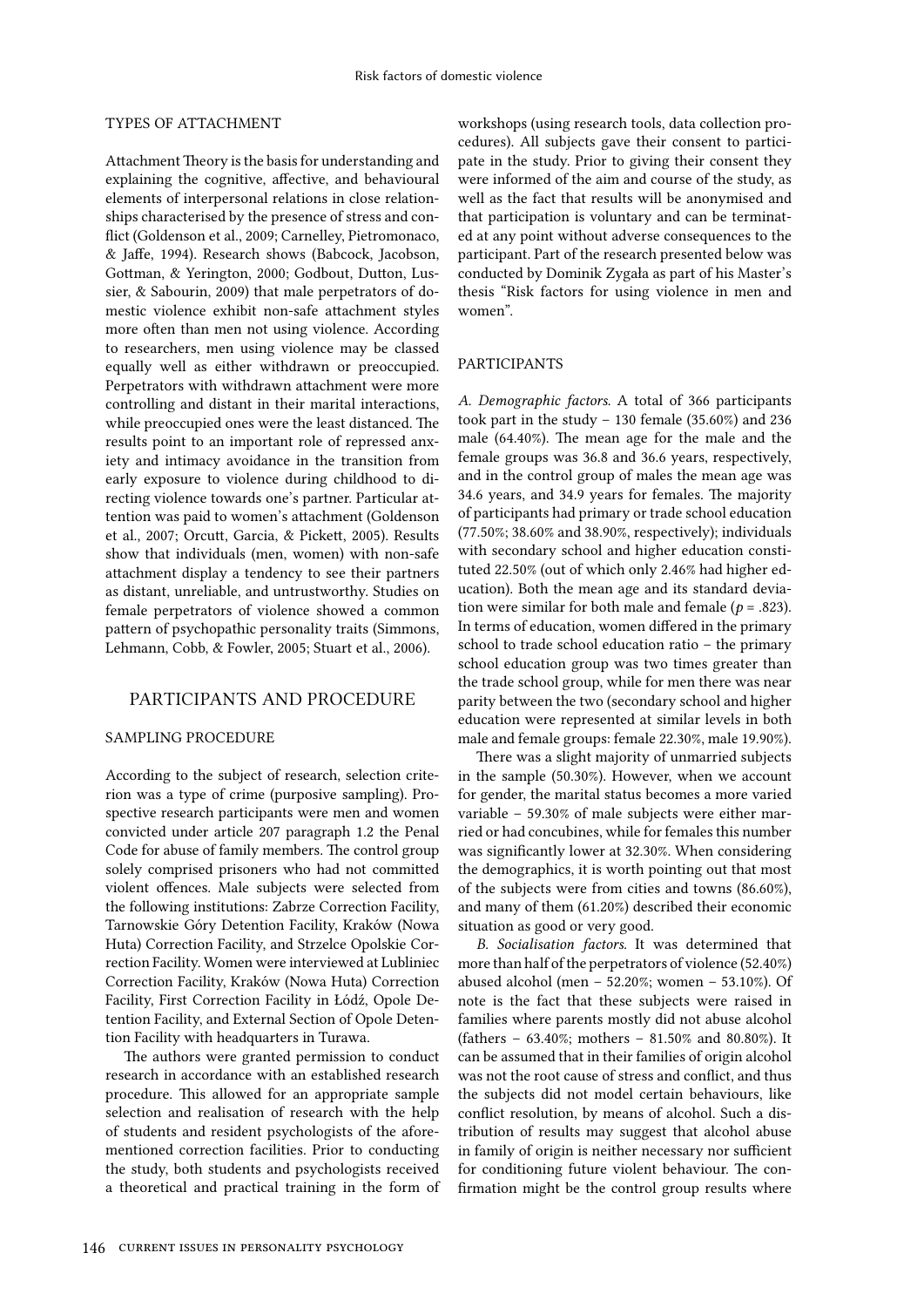the majority of women (66.70%) and half of men were raised in families in which father abused alcohol and children did not resort to domestic violence.

Subjects experienced physical (38.60%) and psychological violence (51.90%) in their families of origin. Men, when compared to women, were more often victims of both physical and psychological violence. Subjects were raised in families with frequent conflicts between parents (43.40%), and female perpetrators of violence (44.60%) were also witnessing violence more often than their male counterparts. To compare in group of females who were not domestic violence perpetrators, conflict between parents occurred in 25.00%, and in the case of males – 27.20%. It is therefore highly probable that some of the subjects worked out a generalised representation where conflict and violence are strictly connected. Children witnessing parents arguing or suffering abuse at their hands internalise the aggressive behaviour as an acceptable way to solve problems. Conflicts in relationships and escalation of violence in inter-partner relations appear to be an important factor. The data is presented in Table 1 – Quantitative distribution of socialisation variables.

## *Measures*

*Personality dimensions.* The personality traits were measured by the NEO Five-Factor Inventory (NEO-FFI) authorship P. Costa and R. McCrae*.* The NEO-FFI Inventory is a tool used for the measurement of five personality factors: neuroticism (N), extraversion (E), agreeableness (A), openness to experience (O), and conscientiousness (C), which consists of 60 test positions (12 for each factor). Subjects determine their answer on a five-point scale, where 1 means a complete disagreement and 5 a complete agreement with the statement. Answers are assigned a point value (0-4 points) relevant to a given scale. The questionnaire contains separate norms for men and women, accounting for five separate age groups. The test used in the present research is a Polish adaptation of one proposed by P. Costa and R. McCrae. The Cronbach  $\alpha$ coefficient for each scale is as follows: neuroticism – .80, extraversion – .77, agreeableness – .68, openness to experience – .68, and conscientiousness – .82 (Zawadzki, Strelau, Szczepaniak, & Śliwińska, 1998).

*Temperament.* The temperamental traits were assessed by *The Formal Characteristic of Behaviour – Temperament Inventory* (FCB-TI). This tool is designed for temperament diagnosis (Strelau & Zawadzki, 1993). The Regulatory Theory of Temperament constitutes the theoretical basis for the construction of the FCB-TI inventory. The questionnaire consists of 120 positions – 20 for each of the six scales. The Cronbach  $\alpha$  coefficient for each of the scales is as follows: briskness – .77, perseverance – .72, sensory sensitivity – .72, emotional reactivity – .82, endurance – .86, and activity – .82. The score for each FCB-TI scale is obtained by adding up all diagnostic answers (one point per answer). Raw results are then transformed into normalised results (stanine). Results are interpreter in two ways – psychometric and psychological.

*Types of Attachment.* The *Attachment Questionnaire* (AQ) was used to measure types of attachment. Hazan and Shaver's theory (1987) constitutes

| ٠<br>× | t. |  |
|--------|----|--|
|        |    |  |

*Quantitative distribution of socialisation variables*

| Sex                 |                |      | Alcohol<br>perpetrator |      | Alcohol<br>father |      | Alcohol<br>mother |      | Physical<br>violence |      | Psychologi-<br>cal violence |      | Conflicts<br>between<br>parents |  |
|---------------------|----------------|------|------------------------|------|-------------------|------|-------------------|------|----------------------|------|-----------------------------|------|---------------------------------|--|
|                     |                | Yes  | No                     | Yes  | N <sub>0</sub>    | Yes  | No                | Yes  | No                   | Yes  | No                          | Yes  | No                              |  |
|                     | $\overline{N}$ | 69   | 61                     | 47   | 83                | 24   | 106               | 45   | 85                   | 59   | 71                          | 58   | 72                              |  |
| Female              | %              | 53.1 | 46.9                   | 36.1 | 63.9              | 18.5 | 81.5              | 34.6 | 65.4                 | 45.3 | 54.7                        | 44.6 | 55.5                            |  |
| Male                | N              | 123  | 113                    | 87   | 149               | 46   | 190               | 96   | 140                  | 139  | 97                          | 101  | 135                             |  |
|                     | $\%$           | 52.2 | 47.8                   | 36.8 | 63.2              | 19.5 | 80.5              | 40.6 | 59.3                 | 58.8 | 41.2                        | 42.8 | 57.2                            |  |
|                     | $\overline{N}$ | 192  | 174                    | 134  | 232               | 70   | 296               | 141  | 225                  | 198  | 168                         | 159  | 207                             |  |
| Total               | $\%$           | 52.4 | 47.6                   | 36.6 | 63.4              | 19.2 | 80.8              | 38.6 | 61.4                 | 51.9 | 48.1                        | 43.4 | 56.6                            |  |
| Females             | N              | 24   | 32                     | 37   | 19                | 14   | 42                | 14   | 42                   | 12   | 44                          | 14   | 42                              |  |
| without<br>violence | %              | 42.8 | 58.6                   | 66.7 | 33.9              | 25.0 | 75.0              | 25.0 | 75.0                 | 21.4 | 78.6                        | 25.0 | 75.0                            |  |
| Males               | N              | 25   | 19                     | 22   | 22                | 12   | 22                | 14   | 30                   | 17   | 27                          | 12   | 32                              |  |
| without<br>violence | %              | 56.8 | 43.2                   | 50.0 | 50.0              | 27.3 | 50                | 31.8 | 68.2                 | 38.6 | 61.4                        | 27.2 | 72.8                            |  |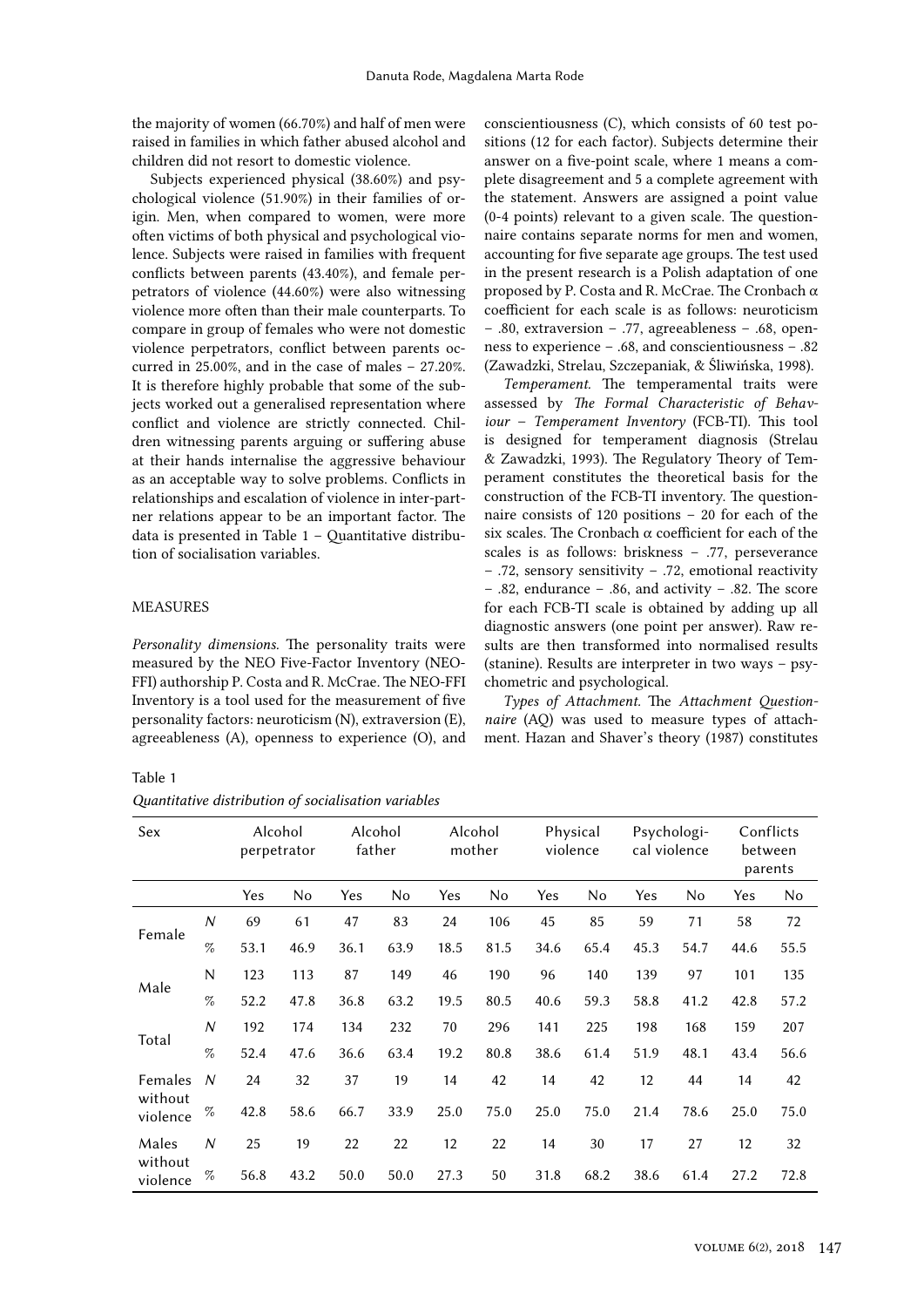the theoretical underpinning of this tool. Based on different types of attachment, Plopa (2008) created a questionnaire consisting of three scales: safe, anxious-ambivalent, and avoidant attachment. The tool consists of 24 statements which the subject rates on a seven-point scale where 1 means a complete disagreement and 7 means complete agreement with a given statement. This tool has the following psychometric reliability score for each dimension of the questionnaire (safe  $r = .90$ ; anxious-ambivalent  $r = .78$ ; avoidant  $r = .80$ ). These reliability levels confirm that AQ meets our methodological requirements.

*Demographic and socialisation variables.* Our own questionnaire was prepared to assess the demographic and socialisation characteristics of participants. The questionnaire designed by the authors provided the following data: (1) demographics – age, sex, education, marital status, employment status, place of residence, and alcohol and medication abuse; (2) family socialisation conditions – family of origin economic situation, parental alcohol abuse, conflicts between parents, experiencing violence (physical, psychological) in the family of origin.

## *Results*

In order to answer the research question: "which personality, temperamental, social, and demographic

variables best explain the risk of domestic violence perpetrated by women, and which by men?" we conducted a regression analysis. Variables with the highest level of relevance were included in the regression model. Due to differences in scales used to measure different variables (interval for quantitative variables, nominal for qualitative variables), a logistic regression was performed – with non-dichotomous qualitative variables suitably recoded. Regression analysis was conducted separately for male and female groups of perpetrators. Demographic and socialisation variables will be referred to as quantitative, and psychological variables (personality, temperamental, attachment), due to their measurement, will be referred to as qualitative.

## *Female perpetrators of violence*

The input model for qualitative variables studied all relevant qualitative predictors correlated with the dependent variable "violence". Input model was fitted to data  $\chi^2$  (*df* = 4, *N* = 166) = 16.09; *p* = .003. Regression analysis allowed limitation of the number of variables significant for the dependent variable in the third stage. The final model for qualitative variables was appropriately fitted to data –  $\chi^2$  (*df* = 2, *N* = 158) *=* 11.12; *p* = .004. Alcohol consumption, OR = 2.28; *Wald*  $\chi^2$  = 5.80; *p* = .020, and experiencing violence

#### Table 2

*Plotting the female group regression model – qualitative variables*

|                                               | B0 const. | Place of residence | Alcohol<br>consumption | Experiencing<br>violence in the<br>family of origin |
|-----------------------------------------------|-----------|--------------------|------------------------|-----------------------------------------------------|
| Score                                         | 1.51      | $-0.53$            | 0.82                   | 0.97                                                |
| Standard error                                | 0.76      | 0.28               | 0.35                   | 0.45                                                |
| $\boldsymbol{P}$                              | .050      | .060               | .020                   | .050                                                |
| t(164)                                        | 1.99      | $-1.92$            | 2.35                   | 2.18                                                |
| $-95\%$ CL                                    | 0.01      | $-1.08$            | 0.13                   | 0.09                                                |
| $+95\%$ CL                                    | 3.01      | 0.01               | 1.50                   | 1.85                                                |
| Wald $\chi^2$                                 | 3.97      | 3.70               | 5.80                   | 3.81                                                |
| $\boldsymbol{P}$                              | .050      | .050               | .020                   | .050                                                |
| Odds ratios for specif-<br>ic units of change | 4.53      | 0.59               | 2.28                   | 2.36                                                |
| $-95\%$ CL                                    | 1.01      | 0.34               | 1.14                   | 1.09                                                |
| +95% CL                                       | 20.29     | 1.01               | 4.49                   | 6.38                                                |
| Odds ratio**                                  |           | 0.34               | 2.28                   | 2.64                                                |
| $-95\%$ CL                                    |           | 0.11               | 1.14                   | 1.09                                                |
| +95% CL                                       |           | 1.03               | 4.49                   | 6.38                                                |

*Note*. Total loss: 97,92  $\chi^2$  (3) = 15,142; *p* = .002.

Odds ratio\*\*: Odds ratio for a change equal to the observed range of values of the analysed variables.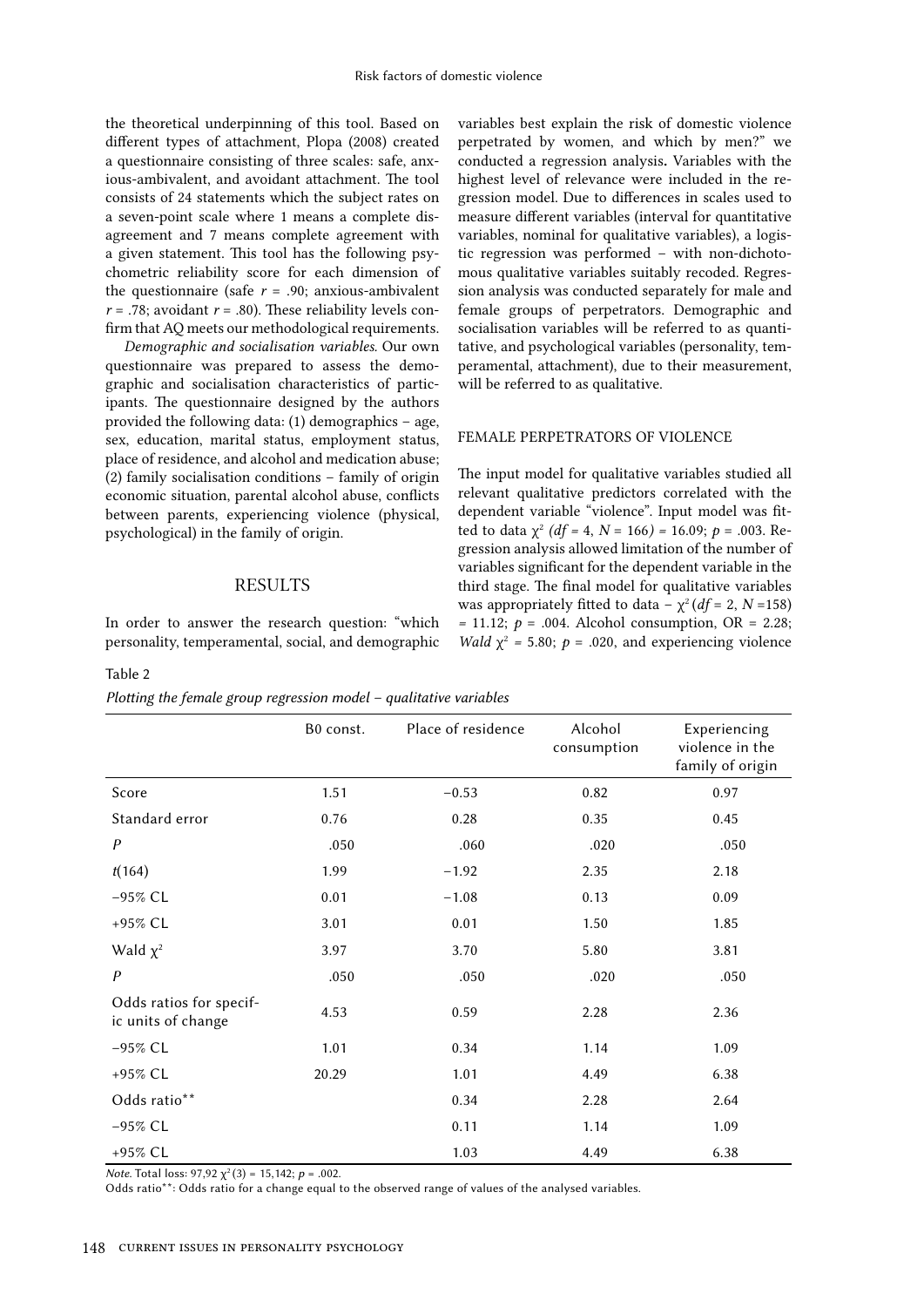Table 3

*tative variables*

in the family of origin, OR = 2.36; *Wald*  $\chi^2$  = 3.81;  $p = .050$ , were statistically significant predictors.

## The final model for quantitative variables contained only *perseverance*, OR = 1.15; *Wald*  $\chi^2$  = 7.51;  $p = .006$ , and was fitted to data,  $\chi^2$  (*df* = 1, *N* = 162) 7.97;  $p = .005$ . No predictor was statistically signicant, which might have been caused by high correlation of neuroticism and emotional reactivity  $r > 0.60$ ;  $p = .010$ .

## *Model of quality and quantity predictors*

Regression analysis using independent variables allowed limitation of the number of variables significant for the dependent variable being analysed (female violence) in the second stage. They are *alcohol consumption* and *perseverance*. Both these variables were significant in the model, which was well fitted to data,  $\chi^2$  (*df* = 2, *N* = 158) = 11.38, *p* = .003, and significantly better than the input model (loss function  $= 10.74, p < .001$ ).

#### *Male perpetrators of violence*

The regression model for men was designed in the same way as for women. After dependency analysis of qualitative predictors and the dependent variable, the following variables were qualified for subsequent stages of analysis: alcohol abuse by the perpetrator,  $\chi^2$  *NW* = 4.26, *df* = 1, *p* = .040, experiencing psychological violence in the family of origin,  $\chi^2$  *NW* = 3.63, *df* = 1, *p* = .057, and conflicts between parents,  $\chi^2$  *NW* = 3.67; *df* = 1; *p* = .055. Unfortunately, the input and other models containing qualitative variables were either statistically insignificant or unquantifiable due to high level of correlation between predictors. Therefore, the general model omits qualitative variables because they do not improve the model.

#### Table 4

| Logistic regression model for female violence variable |  |  |  |
|--------------------------------------------------------|--|--|--|
|                                                        |  |  |  |
|                                                        |  |  |  |

| $\mathbf{1:}$ |  |                               |
|---------------|--|-------------------------------|
|               |  | B0 const. Persever- Emotional |
| fi-           |  | ance reactivity               |
|               |  |                               |

|                                                |          | ance  | reactivity |
|------------------------------------------------|----------|-------|------------|
| Score                                          | $-1.02$  | 0.12  | 0.04       |
| Standard error                                 | 0.66     | 0.06  | 0.04       |
| P                                              | 0.12     | 0.006 | 0.36       |
| t(164)                                         | $-1.554$ | 2.076 | 0.911      |
| $-95\%$ CL                                     | $-2.31$  | 0.01  | $-0.05$    |
| +95% CL                                        | 0.27     | 0.23  | 0.13       |
| Wald $\chi^2$                                  | 2.42     | 7.51  | 0.83       |
| P                                              | 0.120    | 0.038 | 0.362      |
| Odds ratios for<br>specific units<br>of change | 0.36     | 1.15  | 1.04       |
| $-95\%$ CL                                     | 0.10     | 1.01  | 0.95       |
| $+95\%$ CL                                     | 1.32     | 1.26  | 1.14       |
| Odds ratio**                                   |          | 7.58  | 2.15       |
| $-95\%$ CL                                     |          | 1.10  | 0.41       |
| $+95\%$ CL                                     |          | 51.96 | 11.37      |

*Plotting the female group regression model – quanti-*

*Note*. Total loss:  $98.73 \text{ y}^2(2) = 8.8; p = .012$ .

Odds ratio\*\*: Odds ratio for a change equal to the observed range of values of the analysed variables.

Regression analysis using independent variables allowed limitation of the number of variables significant for the dependent variable being analysed (male violence) in the third stage. They are: *anxious-ambivalent attachment* and *briskness.* The model was well fitted for data,  $\chi^2$  (*df* = 1; *p* < .001). Anxious-ambivalent attachment was an important predictor, OR = 1.40; *Wald*  $\chi^2$  = 35.48; *p* < .001, as was *briskness*, OR = 1.22; *Wald*  $\chi^2$  = 6.48; *p* = .010.

| Predictor           | Score | SЕ   | t(239) | Wald $\chi^2$ |      | OR   |
|---------------------|-------|------|--------|---------------|------|------|
| Alcohol consumption | 0.73  | 0.36 | 2.04   | 4.14          | .040 | 2.07 |
| Perseverance        | 0.12  | 0.05 | 2.33   | 5.42          | .020 | 1.13 |

#### Table 5

*Logistic regression model for male violence variable*

| ັ<br>. .                         |       |      |        |               |         |      |
|----------------------------------|-------|------|--------|---------------|---------|------|
| Predictor                        | Score | SE   | t(239) | Wald $\chi^2$ |         | OR   |
| Anxious-ambivalent<br>attachment | 0.34  | 0.06 | 5.96   | 35.48         | $-.001$ | 1.40 |
| <b>Briskness</b>                 | 0.21  | 0.08 | 2.55   | 6.48          | .010    | 1.22 |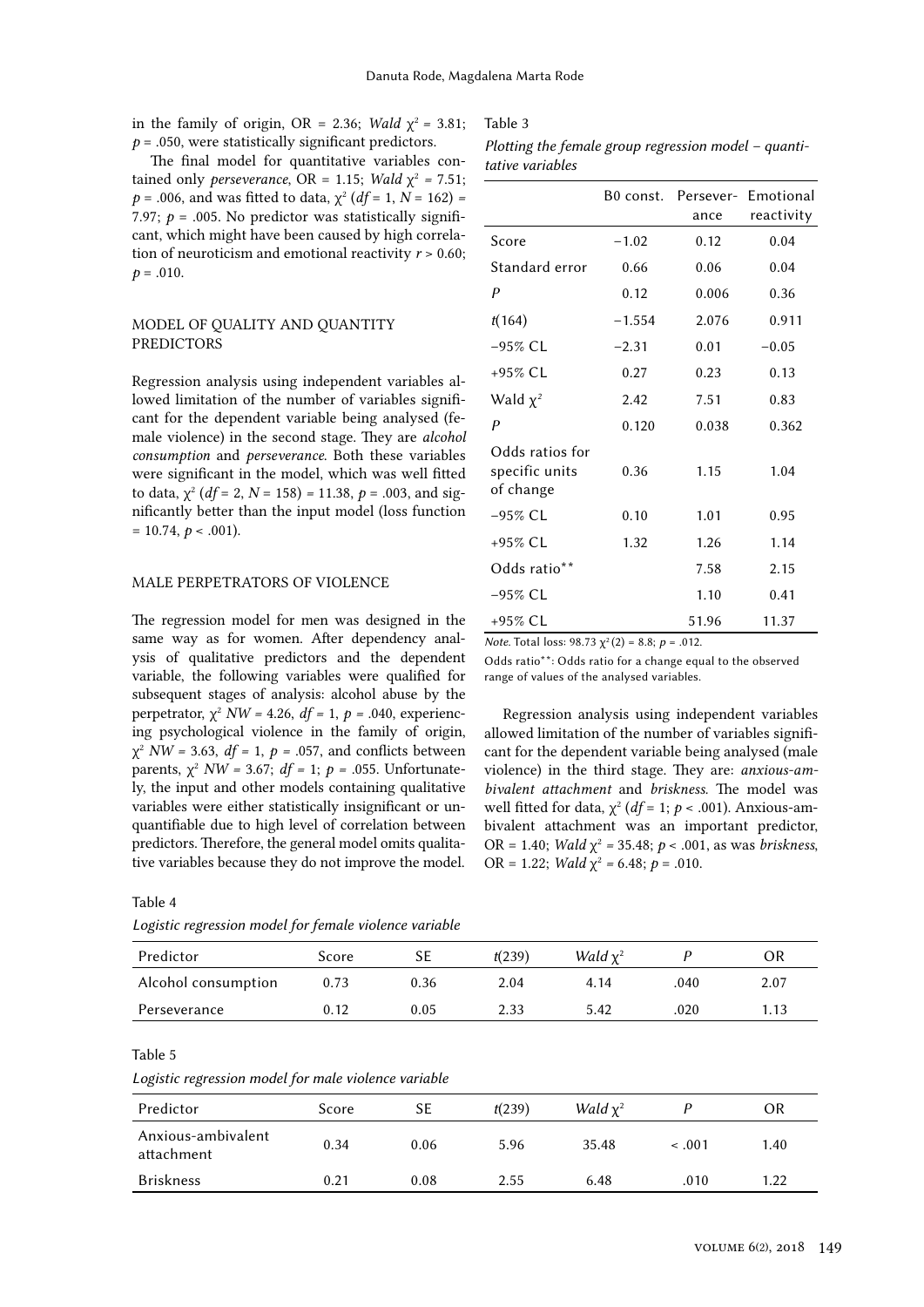Our analysis showed that domestic violence perpetrated by women is connected to *alcohol consumption* (OR = 2.07, *p* = .040) and *perseverance* (OR = 1.13, *p* = .020), and for men with *anxious-ambivalent attachment* (OR = 1.40, *p* < .001) and *briskness* (OR = 1.23,  $p = .010$ ). Based on the data, we can conclude that the chance of female perpetrated violence occurring increases with an increase in alcohol consumption and a tendency for behavioural perseverance. For men, the risk factors are anxious-ambivalent attachment and low briskness levels.

### *Discussion*

Among significant factors in predicting the likelihood of female domestic violence occurring are the level of alcohol consumption and perseverance. Frequent alcohol consumption may entail the lowering of reactiveness to stimuli and decreased respect for social norms. Furthermore, alcohol consumption may be a coping mechanism for stress, as well as a regulator of pressures exceeding the optimal level of excitability. It may be summarised that the more alcohol a female perpetrator of violence consumes, the greater the likelihood of violence occurring. As was already mentioned, alcohol simply leads to disinhibition. Women, being more emotionally developed than men, experience feelings of being hurt, of blame, anxiety, or depression more frequently. It may be conjectured that women practice a form of self-medication by using alcohol to reduce undesired emotional states. Emotional dysfunctions like anxiety, fear, and uncertainty subside under the influence of alcohol. By becoming inebriated, female perpetrators also acquire a sense of control over a situation. Perseverance is a temporary behavioural temperamental trait connected to neuroticism. Its heightened level may indicate a greater tendency for repetitive behaviour even after the cessation of a stimulus. It is possible that in the case of female perpetrators of violence the heightened level of this trait results in an inability to cope with undesired excitation and a longer exposure to the situation, even rumination, which in turn may result in acts of violence. Focusing on negative, angry mood, remembering past episodes of anger, as well as their causes and consequences, is a constitutive element of violent acts committed by women (Sukhodolsky, Golub, & Cormwell, 2001). In such cases alcohol could serve as a catalyst for these behaviours, while simultaneously helping one to cope with them. It is possible that there are other socialisation or situational variables that influence female violence but which were not included in the research model, or were not classed as significantly connected to violence by the statistical analysis.

Results show that anxious-ambivalent attachment and briskness are among the male violence risk fac-

tors. Men are characterised by anxious-ambivalent interpersonal attachment more often than women, which influences the way they function in various interpersonal relations. According to this point of view, parental responses to a child's affective signals did not result in the child's internal organisation of emotional experience (Rode, 2010a). Because of this, male perpetrators of violence experience strong anxiety and anger in close relationships – emotions which are tied to fear of abandonment. Fear of being separated from a close person causes anger, which, suppressed for a long time, culminates in rage – the main cause of aggression. The imbalance of strength leads, in turn, to violence, which is designed to keep the partner (Dutton, 2001b). Babcock, Jacobson, Gottman, and Yerington (2000) noticed a connection between the type of attachment developed in childhood, and the use of violence in intimate relations. They concluded that men using violence against their family members exhibit non-safe types of attachment more often than men not resorting to violence. It can be thus summarised that it is the fear of losing one's partner and control one has over her life, which underlies the deficient emotional regulation mechanism in perpetrators of violence. On the one hand, they fear loneliness and need close symbiotic relations of dependence, while on the other hand, they are afraid of the intensity of these relations. The threat of being left by one's partner causes strong fear of abandonment and even panic attacks (Vasselle-Augenstein & Ehrlich, 1992; Gelles, 1993; Rode, 2010b). In cases of low sensitivity, aggressive behaviours of these perpetrators are often the source of strong stimulation. Instrumental aggressive behaviours are most often used to compensate for stimulation deficiency. Violence in the male group is tied to an inadequate and less efficient mechanism for regulation of behavioural change frequency in response to a given stimulus. It is possible that this is a result of the constitution and sensitivity of the nervous system, as well as a certain way of reacting to external stimuli. Perpetrators of violence exhibiting anxious-ambivalent attachment are probably characterised by a decreased need for both quantity and quality of stimuli, which, together with low intensity, may result in physiological-cognitive problems. A person who does not know how to react to an unpleasant excitation discharges it via violent behaviour.

It is worth noting that the temperamental temporary behavioural characteristics of perseverance and briskness were risk factors for both male and female perpetrators of violence. This may indicate that the main risk factor in occurrences of violence is the way people react to external stimuli, the need for stimulation, and thus the constitution of the nervous system. Nevertheless, one should take care when generalising from a sample to the population because not everyone who has problems with excitation level regulation will be prone to violence. This phenom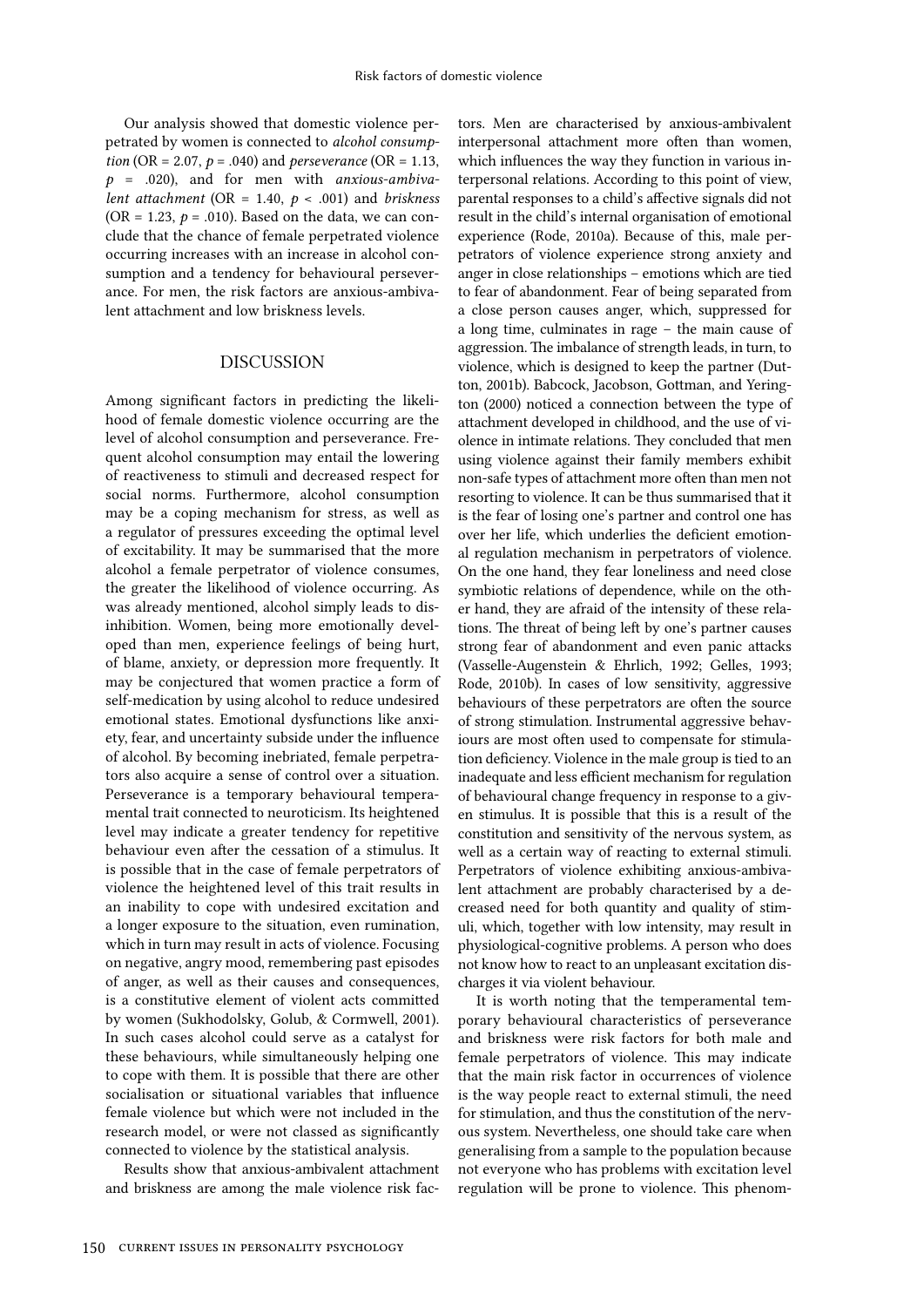enon should be analysed at several levels, with the results presented above supporting further inquiry.

The research presented above refers to a highly complex problem of risk factors of domestic violence. Empirical data allowed for the presentation of significant results, together with their interpretation. However, there are still aspects requiring further investigation. Among them are: inclusion of rumination of aggressive individuals as a tendency to remember prior episodes of anger, as well as their causes and consequences in research. Studies show that rumination on aggression conditions aggression (Anestis, Anestis, Selby, & Joiner, 2009), yet we still lack research into its relationship with violence and gender. It is necessary to conduct research regarding the specific dynamic between the victim and the perpetrator of violence from each respective perspective. Researchers point to a deep ambivalence of the perpetrators of violence, both men and women, towards dependence relations and their partners. Only by showing this interdependence together with the dynamics of the relationship will it be possible to fully describe the conditioning of violent acts. Looking for factors shaping scripted experiences of the perpetrators of violence and their influence on marital conflict perception and coping mechanisms seems important. It would help us to know precisely why for some individuals experiencing violence in childhood leads to them employing violence against their partners, while for others it has no bearing on the matter, as they never act violently towards their family members.

The obtained results indicate conclusions that can be taken into consideration during domestic violence offenders' therapy, both male and female.

Correction-educational programs used so far usually refer to a psychological type of one kind of offender, while their typology (Rode, 2010a; Spidel et al., 2013) needs psychological-therapeutic programs, which tend to change their various patterns of behavior conditioned by different psychological profiles. Psychological aid should be provided in two stages: stage one – basic – the therapist (1) focuses on offender's violent behaviors and his/her responsibility; and (2) finds the information about the offender's perception of particular event, i.e. the way the offender learned to perceive and understand his/her own and others' behaviors by means of self-observation, which lets them recognise chains of violent events, identify the trigger, cognitive restructuring, own thinking style, and behaviour analysis as well as interpersonal skills and relaxation training. Stage two – refers to the offender's personality theory.

#### *References*

Anestis, M. D., Anestis, J. C., Selby, E. A., & Joiner, T. E. (2009). Anger rumination across forms of aggression. *Personality and Individual Differences*, *46*, 192–196.

- Azar, S. T., Miller, E. A., McGuier, D. J., Stevenson, M. T., O'Donnell, E., Olsen, N., & Spence, N. (2016). Maternal social information processing and the frequency and severity of mother-perpetrated physical abuse. *Child Maltreatment, 21*, 308–316.
- Babcock, J. C., Jacobson, N. S., Gottman, J. M., & Yerington, T. P. (2000). Attachment, emotional regulation and the function of martial violence: Differences between secure, preoccupied and dismissing violent and nonviolent husband. *Journal of Family Violence, 15*, 391–406.
- Barlett, C. P., & Anderson, C. A. (2012). Direct and indirect relations between the Big 5 personality traits and aggressive and violent behavior. *Personality and Individual Differences, 52*, 870–875.
- Barnett, O. W., Miller-Perrin, C. L., & Perrin, R. D. (2004). *Family violence across the lifespan* (2nd ed.). Thousand Oaks, CA: Sage.
- Bennett, L. W., & Williams, O. J. (1999). Men who batter. In R. L. Hampton (Ed.), *Family violence* (2nd ed., pp. 227–259). Thousand Oaks, CA: Sage.
- Błachut, J., Gaberle, A., & Krajewski, K. (2007). *Kryminologia* [Criminology]. Gdańsk: Arche.
- Baumaister, R. F., & Boden, J. M. (1998). Aggression and the self: High self-esteem, low self-control, and ego-threat. In R. G. Geen & E. Donnerstein (Eds.), *Human aggression: Theories, research and implications for social policy* (pp. 111–137)*.* San Diego, CA: Academic Press.
- Burfeind, J. W.[, & Bartusch,](https://www.google.pl/search?hl=pl&tbo=p&tbm=bks&q=inauthor:%22Dawn+Bartusch%22&source=gbs_metadata_r&cad=3) D. (2011). *Juvenile Delinquency: An Integrated Approach*. Jones & Bartlett Learning.
- Cabalski, M. (2014). *Przemoc stosowana przez kobiety. Studium kryminologiczne* [Violence perpetrated by women. Criminological study]*.* Kraków: Impuls.
- Campbell, J. C., Sharps, P., & Glass, N. E. (2000). Risk assessment for intimate partner violence. In G. F. Pinard & L. Pagani (Eds.), *Clinical assessment of dangerousness: Empirical contributions* (pp. 136– 167)*.* New York: Cambridge University Press.
- Caprara, G. V., Perugini, M., & Barbaranelli, C. (1994). Studies of individual differences in aggression. In M. Potegal & J. F. Knutson (Eds.), *The dynamics of aggression: Biological and social processes in dyads and groups* (pp. 123–153)*.* Hillsdale, NJ: Lawrence Erlbaum Associates, Inc.
- Carnelley, K. B., Pietromonaco, P. R., & Jaffe, K. (1994). Depression, working models of others, and relationship functioning. *Journal of Personality and Social Psychology, 66*, 127–140.
- Carpenter, G. L., & Stacks, A. M. (2009). Developmental effects of exposure to intimate partner violence in early childhood: A review of the literature. *Children and Youth Services Review, 31*, 831–839.
- Costa, B. M., Kaestle, C. E., Walker, A., Curtis, A., Day, A., Toumbourou, J. W., & Miller, P. (2015).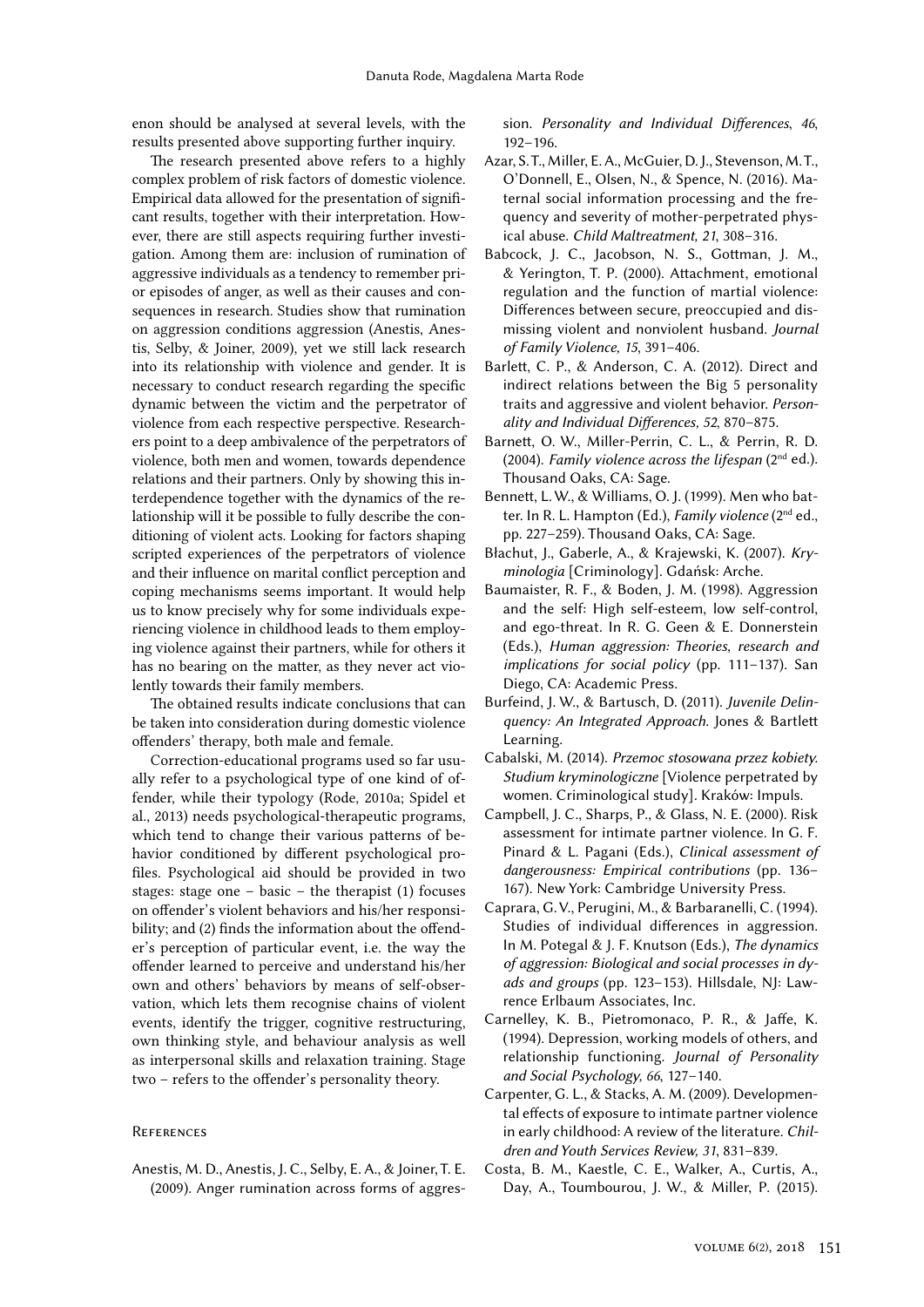Longitudinal predictors of domestic violence perpetration and victimization: A systematic review. *Aggression and Violent Behavior,* 24, 261–272.

- Denson, T. F., DeWaall, C. N., Finkel, & E. J. (2012). Self-Control and Aggression. *Current Directions in Psychological Sciences, 21*, 20–25.
- Denson, T. F., Pedersen, W. C., Friese, M., Hahm, A., & Roberts, L. (2011). Understanding impulsive aggression: Angry rumination and reduced self-control capacity are mechanisms underlying the provocation-aggression relationship. *Personality and Social Psychology Bulletin, 37*, 850–862.
- Dutton, D. G. (1998). *The abusive personality: Violence and control in intimate relationships*. New York: Guilford Press.
- Dutton, D. G., & Golant, S. K. (1995). *The Batterer: A Psychological Profile*. New York: Basic Books.
- Dutton, D. G. (2001a). The gender paradigm and custody disputes. *International Journal for family Research and Policy, 1*, 8–30.
- Dutton, D. G. (2001b). *Przemoc w rodzinie* [Violence in the family]*.* Warszawa: Grupa Wydawnicza Bertelsmann Media.
- Dutton, D. G., & White, K. R. (2012). Attachment insecurity and intimate partner violence. *Aggression and Violent Behavior, 17*, 475–481.
- Egan V. (2009). The 'Big Five': Neuroticism, Extraversion, Openess, Agreeableness as an organisational scheme for thinking about aggression and violence. In M. McMurran & R. C. Howard (Eds.), *Personality disorder and violence* (pp. 63–84). New York: Wiley&Sons. Retrived from: www.academia. edu
- Finkel, E. J., De Wall, C. N., Slotter, E. B., Mc Nulty, J. K., Pond, S. R., Jr., & Atkins, D. C. (2012). Using I<sup>3</sup> theory to clarify when dispositional aggressiveness predicts intimate partner violence perpetration. *Journal of Personality and Social Psychology, 102*, 533–549.
- Gelles, R. J. (1993). Family Violence. In R. L. Hampton, T. P. Gullotta, G. R. Adams, E. H. Potter, & R. P. Weissberg (Eds.), *Family Violence: Prevention and Treatment*. Newbury park, CA: Sage.
- Gilchrist, E., Johnson, R., Takriti, R., Weston, S., Beech, A., & Kebbell, M. (2003). *Domestic violence offenders: characteristics and offending related needs*. London: TABS.
- Godbut, N., Dutton, D. D., Lussier, Y., & Sabourin, S. (2009). Early, exposure to violence, domestic violence, attachment representations and marital adjustment. *Personal Relationships, 16*, 365–384.
- Goldenson, J., Geffner, R., Foster, S. & Clipson, C. (2007). Female domestic violence offenders: Their attachment security, trauma symptoms, and personality organization. *Violence and Victims, 22*, 530–543.
- Goldenson, J., Spidel, A., Greaves, C., & Dutton, D. (2009). Treatment implications and approaches

for female offenders of intimate partner violence. Female perpetrators of intimate partner violence: within-group heterogeneity, related psychopathology, and a review of current treatment with recommendations for the future. *Journal of Aggression, Maltreatment and Trauma, 18*, 752–769.

- Hamberger, L. K., & Hastings, J. E. (1986). Personality Correlates of Men Who Abuse Their Partners: A. Moss Validations Study. *Journal of Family Violence, 1*, 112–134.
- Hazan, C., & Shaver, P. R. (1987). Romantic love conceptualized as an attachment process. *Journal of Personality and Social Psychology, 52*, 511–524.
- Herzberger, S. D. (2002). *Przemoc domowa. Perspektywa psychologii społecznej* [Domestic violence. Social Psychology Perspective]. Warszawa: Państwowa Agencja Rozwiązywania Problemów Alkoholowych.
- Holzworth-Munroe, A., Mochan, J. C., Hebron, K., Rochman, U., & Stuart, G. L. (2003). Do subtypes of martially violent men continue to differ over time? *Journal of Consulting and Clinical Psychology, 71*, 728–740.
- Johnson, M. P. (2006). Conflict and Control. Gender Symmetry and Asymmetry in domestic Violence. *Violence Against Women, 12*, 1003–1018.
- Krahé, B. (2005). *Agresja* [Aggression]. Gdańsk: GWP.
- Lawrence, C., & Hodgkins, E. (2009). Personality influences on interpretations of aggressive behavior: The role of provocation sensitivity and trait aggression. *Personality and Individual Differences, 46*, 319–324.
- Mathews, R., Matthews, J. K., & Speltz, K. (1989), *Female Sexual Offenders: An Exploratory Study.* Orwell, VT: The Safer Society Press.
- Meloy, J. (2003). Pathologies of Attachment, Violence, and Criminality. In A. M. Goldstein & I. B. Weiner (Eds.), *Handbook of Psychology*. *Volume 2*. *Forensic Psychology* (pp. 509–522).
- Middlebrooks, J. S., & Audage, N. C. (2008). *The Effects of Childhood Stress on Health Across the Lifespan*. Atlanta: Centers for Disease Control and Prevention, National Center for Injury Prevention and Controls.
- Murdoch, S., Vess, J., & Ward, T. (2010). Descriptive model of the offence process of women violent offenders. Distal background variables. *Psychiatry, Psychology and Law, 19*, 412–426.
- Norlander, B., & Eckhardt, C. (2005). Anger, hostility, and male perpetrators of intimate partner violence: A meta-analytic review. *Clinical Psychology Review, 25*, 119–152.
- O'Leary, K. D. (1993). Through a psychological lens: Personality traits, personality disorders, and levels of violence. In R. J. Gelles & D. R. Loske (Eds.), *Current controversies on family violence* (pp. 7–30). Newbury Park: Sage.
- Orcutt, H., Garcia, M., & Pickett, S. (2005). Female-perpetrated intimate partner violence and